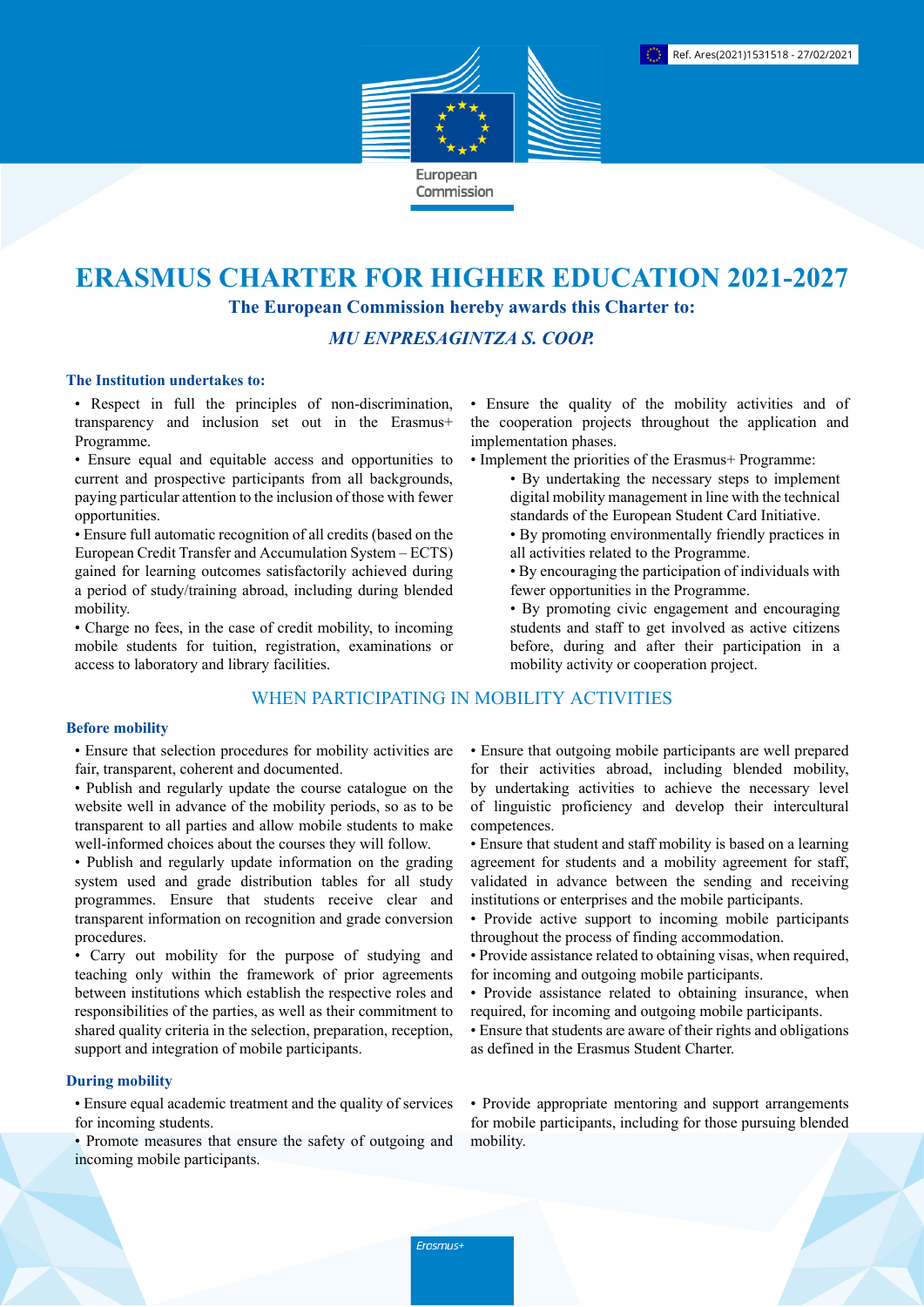• Integrate incoming mobile participants into the wider student community and in the Institution's everyday life. Encourage them to act as ambassadors of the Erasmus+ Programme and share their mobility experience.

#### **After mobility**

• Provide incoming mobile students and their sending institutions with transcripts of records containing a full, accurate and timely record of their achievements at the end of the mobility period.

• Ensure that all ECTS credits gained for learning outcomes satisfactorily achieved during a period of study/training abroad, including during blended mobility, are fully and automatically recognised as agreed in the learning agreement and confirmed by the transcript of records/traineeship certificate; transfer those credits without delay into the student's records, count them towards the student's degree without any additional work or assessment of the student and make them traceable in the student's transcript of records and the Diploma Supplement.

• Provide appropriate language support to incoming mobile participants.

• Ensure the inclusion of satisfactorily completed study and/ or traineeship mobility activities in the final record of student achievements (the Diploma Supplement).

• Encourage and support mobile participants upon return to act as ambassadors of the Erasmus+ Programme, promote the benefits of mobility and actively engage in building alumni communities.

• Ensure that staff is given recognition for their teaching and training activities undertaken during the mobility period, based on a mobility agreement and in line with the institutional strategy.

## WHEN PARTICIPATING IN EUROPEAN AND INTERNATIONAL COOPERATION PROJECTS

• Ensure that cooperation activities contribute towards the fulfilment of the institutional strategy.

• Promote the opportunities offered by the cooperation projects and provide relevant support to staff and students interested in participating in these activities throughout the application and implementation phase.

#### FOR THE PURPOSES OF IMPLEMENTATION AND MONITORING

• Ensure that the long-term institutional strategy and its relevance to the objectives and priorities of the Erasmus+ Programme are described in the Erasmus Policy Statement.

• Ensure that the principles of the Charter are well communicated and are applied by staff at all levels of the Institution.

• Ensure that cooperation activities lead to sustainable outcomes and that their impact benefits all partners.

• Encourage peer-learning activities and exploit the results of the projects in a way that will maximise their impact on individuals, other participating institutions and the wider academic community.

- Make use of the **ECHE Guidelines** and of the [ECHE Self-assessment](https://ec.europa.eu/programmes/erasmus-plus/eche/start_en) to ensure the full implementation of the principles of this Charter.
- Regularly promote activities supported by the Erasmus+ Programme, along with their results.
- Display this Charter and the related Erasmus Policy Statement prominently on the Institution's website and on all other relevant channels.

The Institution acknowledges that the implementation of the Charter will be monitored by the Erasmus+ National Agency and that the violation of any of the above principles and commitments may lead to its withdrawal by the European Commission.

Stamp Name and Signature of the Legal Representative

34100489E (R: F20733754)

LANDER BELOQUI BELOQUI (R: F20733754) Firmado digitalmente por 34100489E LANDER Fecha: 2021.03.22 10:45:04 +01'00'